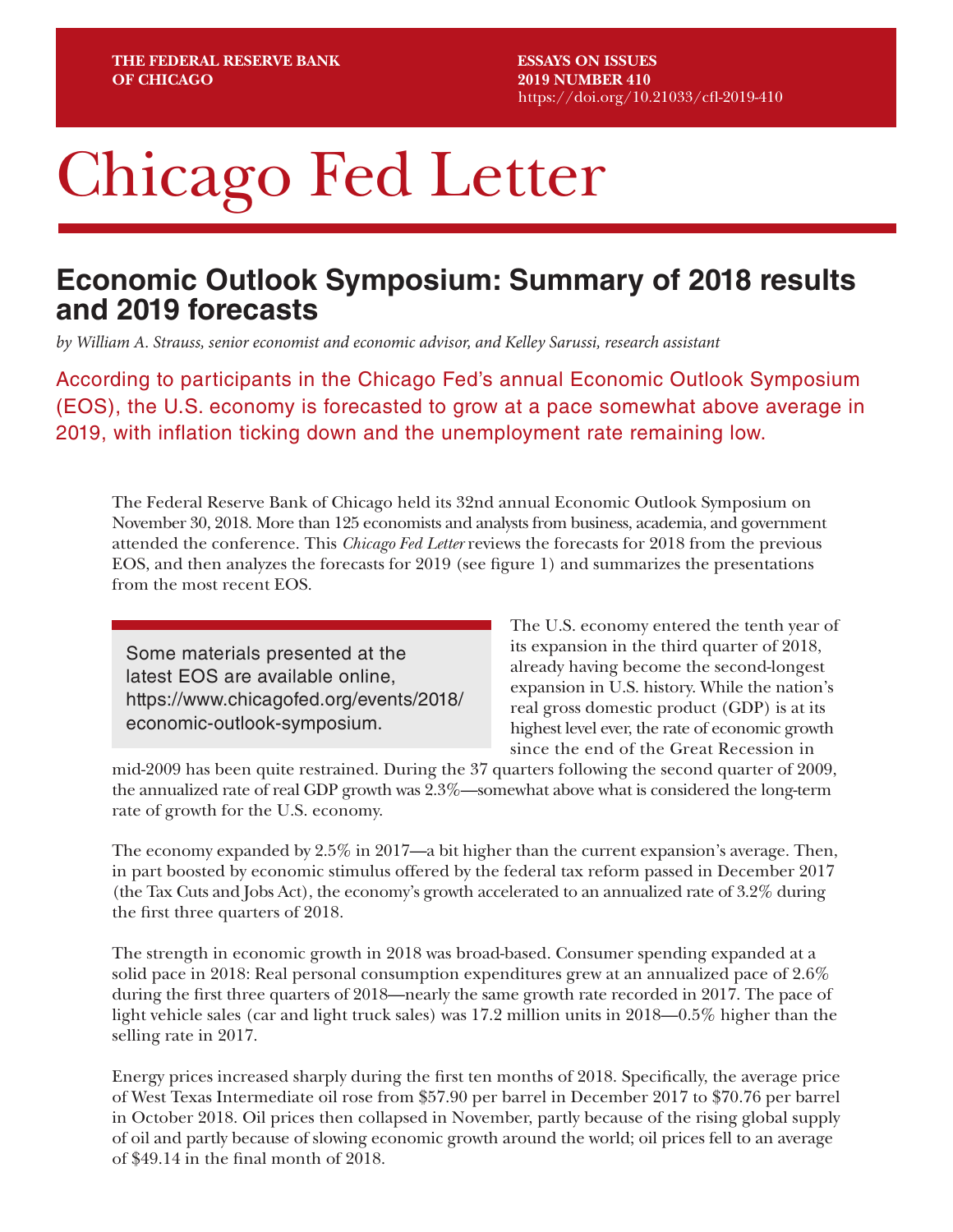|                                                                               | 2017     | 2018       | 2019       |
|-------------------------------------------------------------------------------|----------|------------|------------|
|                                                                               | (Actual) | (Forecast) | (Forecast) |
| Real gross domestic product <sup>a</sup>                                      | 2.5      | 3.1        | 2.4        |
| Real personal consumption expenditures <sup>a</sup>                           | 2.7      | 2.7        | 2.4        |
| Real business fixed investment <sup>a</sup>                                   | 6.3      | 6.4        | 3.4        |
| Real residential investment <sup>a</sup>                                      | 3.8      | $-2.2$     | 1.8        |
| Change in private inventories <sup>b</sup>                                    | 16.1     | 57.1       | 45.0       |
| Net exports of goods and services <sup>b</sup>                                | $-899.2$ | $-952.2$   | $-990.0$   |
| Real government consumption expenditures<br>and gross investment <sup>a</sup> | 0.1      | 2.3        | 1.9        |
| Industrial production <sup>a</sup>                                            | 3.0      | 3.4        | 2.1        |
| Car and light truck sales (millions of units)                                 | 17.1     | 17.1       | 16.8       |
| Housing starts (millions of units)                                            | 1.21     | 1.26       | 1.28       |
| Unemployment rate <sup>c</sup>                                                | 4.1      | 3.7        | 3.7        |
| Consumer Price Index <sup>a</sup>                                             | 2.1      | 2.4        | 2.3        |
| One-year Treasury rate (constant maturity) <sup>c</sup>                       | 1.55     | 2.70       | 3.26       |
| Ten-year Treasury rate (constant maturity) $\circ$                            | 2.37     | 3.20       | 3.55       |
| J. P. Morgan trade-weighted dollar index <sup>a</sup>                         | $-4.1$   | 3.0        | 1.8        |
| Oil price (dollars per barrel of West Texas Intermediate) <sup>c</sup>        | 55.39    | 69.26      | 68.75      |

<sup>a</sup>Percent change, fourth quarter over fourth quarter.

<sup>b</sup>Billions of chained (2012) dollars in the fourth quarter at a seasonally adjusted annual rate.

<sup>c</sup>Fourth quarter average.

Note: These values reflect forecasts made in November 2018.

Sources: Actual data from authors' calculations and Haver Analytics; median forecasts from Economic Outlook Symposium participants.

Even with higher oil prices for most of the year, more consumers chose to purchase larger, less fuel-efficient vehicles than in the year before: Sales of light trucks (including sport utility vehicles) were up 7.7% in 2018 compared with the previous year, while sales of passenger cars were down 12.8%. This shift in consumer demand (which continued a trend from the past couple of years) led to a record-setting share for light trucks of 69.1% of overall light vehicle sales in 2018.

Despite the slight increase in light vehicle sales, industrial production expanded at an annualized rate of 3.7% over the first 11 months of 2018—better than its growth rate of 3.0% in 2017. The improvement in industrial production was largely due to strengthening business investment. Real business fixed investment, which had already grown at a strong 6.3% pace in 2017, rose at an even better annualized rate of 7.5% over the first three quarters of 2018.

In contrast, residential investment did not fare as well. After expanding by 3.8% in 2017, real residential investment declined at an annualized pace of 2.8% during the first three quarters of 2018. That said, the annualized rate of housing starts still increased to 1.26 million units for the first 11 months of 2018—up 4.7% relative to the same period in 2017.

On an annualized basis, growth in real government spending was 2.2% over the first three quarters of 2018—well above its average annual rate of 1.2% over the past 20 years.

Against this backdrop, the U.S. economy continued to increase employment in 2018: 2.64 million jobs were added last year. Moreover, in the final quarter of 2018, the unemployment rate stood at 3.8%—below most economists' estimates of the natural rate of unemployment (i.e., the rate that would prevail in an economy making full use of its productive resources).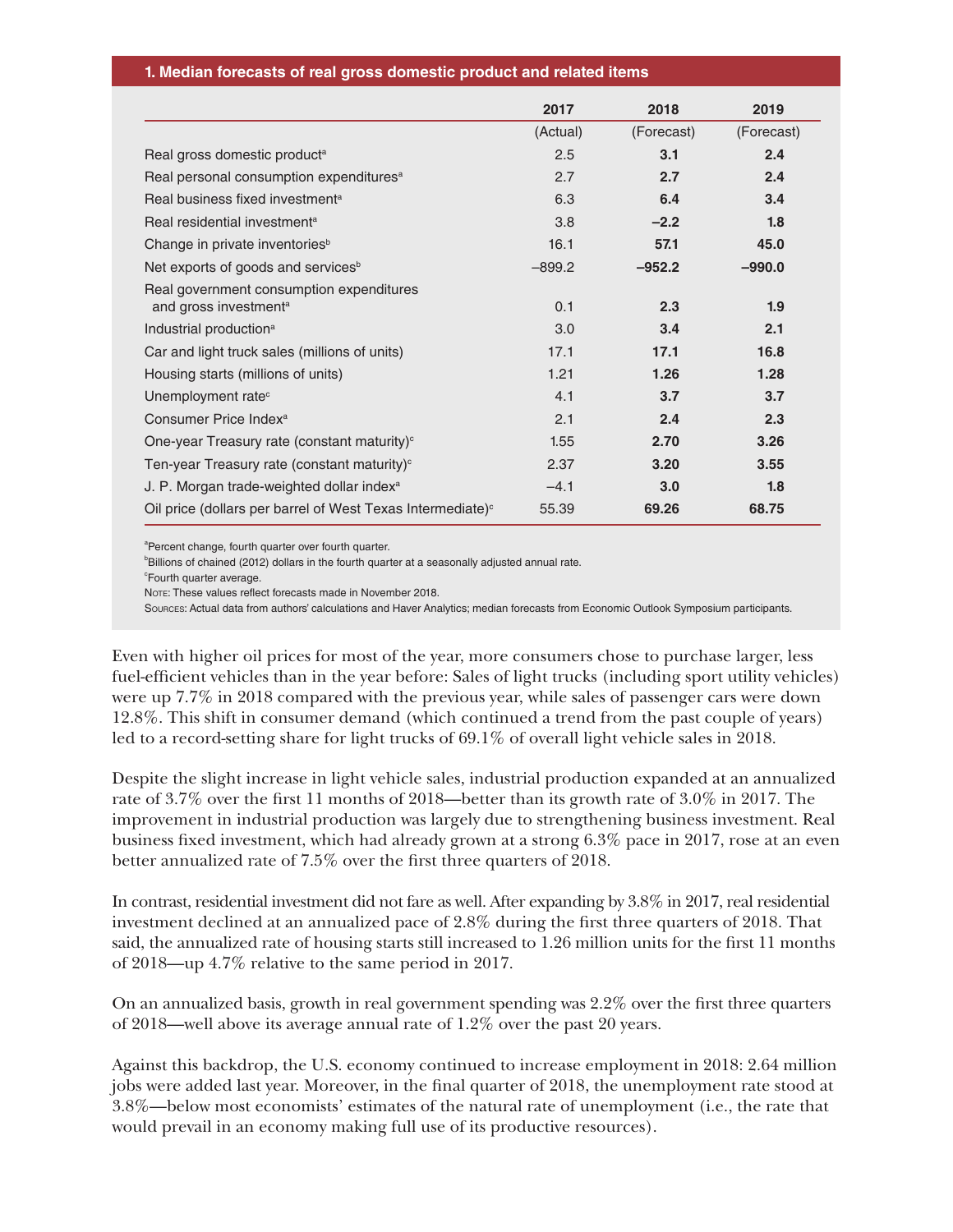Inflation, as measured by the Consumer Price Index (CPI), increased from a 2.1% reading in 2017 to a year-over-year rate of 2.2% in November 2018.

#### **Results versus forecasts**

According to the consensus forecast (defined as the median forecast) from the most recent EOS, the growth rate of real GDP in the fourth quarter of 2018 relative to the fourth quarter of 2017 is estimated to be 3.1%—higher than the 2.3% rate predicted at the previous EOS. (For the remaining comparisons of GDP components, annual values are calculated based on the consensus estimates for the fourth quarter of 2018 from the most recent EOS.) Growth in real business fixed investment was quite a bit stronger than forecasted; growth in real personal consumption expenditures was a little stronger than expected; and growth in real residential investment came in much weaker than predicted. The unemployment rate was actually 3.8% in the fourth quarter of 2018—0.3 percentage points lower than the value forecasted for the final quarter of 2018. Inflation, as measured by the CPI, is now expected to be 2.4% in 2018—0.4 percentage points above the previously predicted rate of 2.0% for the year. Even though oil prices moved up and down sharply in 2018, oil's actual average price in the fourth quarter of 2018 was \$58.97 per barrel—modestly above its predicted average price of \$53.18 per barrel. Light vehicle sales actually came in at 17.2 million units for 2018—above the 17.0 million units forecasted. The annualized rate of housing starts was 1.26 million units for the first 11 months of 2018; so, total housing starts in 2018 are expected to come in very close to the 1.26 million units previously predicted. The one-year Treasury rate in fact moved up to 2.67% in the fourth quarter of 2018—well above the 2.01% forecasted. The ten-year Treasury rate increased to 3.03% by the end of 2018—extremely close to the predicted rate of 3.01%.

#### **Economic outlook for 2019**

The EOS consensus forecast for 2019 is for the pace of economic growth to be somewhat above the long-term average. In 2019, the growth rate of real GDP is expected to be 2.4%—lower than the projected 3.1% rate for 2018. The quarterly pattern reveals a fairly steady performance (close to the annual pace) for real GDP growth during the first three quarters of 2019; however, the annualized rate of GDP growth is predicted to slip down to 2.1% in the final quarter of the year. The unemployment rate is expected to remain steady at a very low 3.7% for each quarter through the final quarter of 2019.

Inflation, as measured by the CPI, is predicted to tick down from an estimated 2.4% in 2018 to 2.3% in 2019, according to the EOS consensus forecast. As mentioned before, oil prices collapsed in November 2018 (shortly after most of the EOS forecasters had submitted their 2019 projections); oil prices are predicted to be fairly steady throughout much of 2019 (but at a much higher level than where these prices had actually settled by the end of 2018). Real personal consumption expenditures are forecasted to expand at a rate of 2.4% in 2019. Light vehicle sales are expected to fall to 16.8 million units this year. After two strong years of growth, the pace of real business fixed investment growth is anticipated to moderate to a still solid 3.4% in 2019. Industrial production is forecasted to grow by 2.1% this year—below its long-run average rate of growth.

The housing sector is predicted to resume its extremely slow march toward normalization in 2019. The growth rate of real residential investment is forecasted to rebound to 1.8% in 2019 from –2.2% in 2018. And housing starts are anticipated to edge up to 1.28 million units in 2019—nearly in line with the 20-year annual average of roughly 1.3 million starts.

The one-year Treasury rate is expected to rise to 3.26% in 2019, and the ten-year Treasury rate is forecasted to increase to 3.55%. The trade-weighted U.S. dollar is predicted to rise 1.8% in 2019, and the nation's trade deficit (i.e., net exports of goods and services) is anticipated to increase to \$990.0 billion by the final quarter of 2019.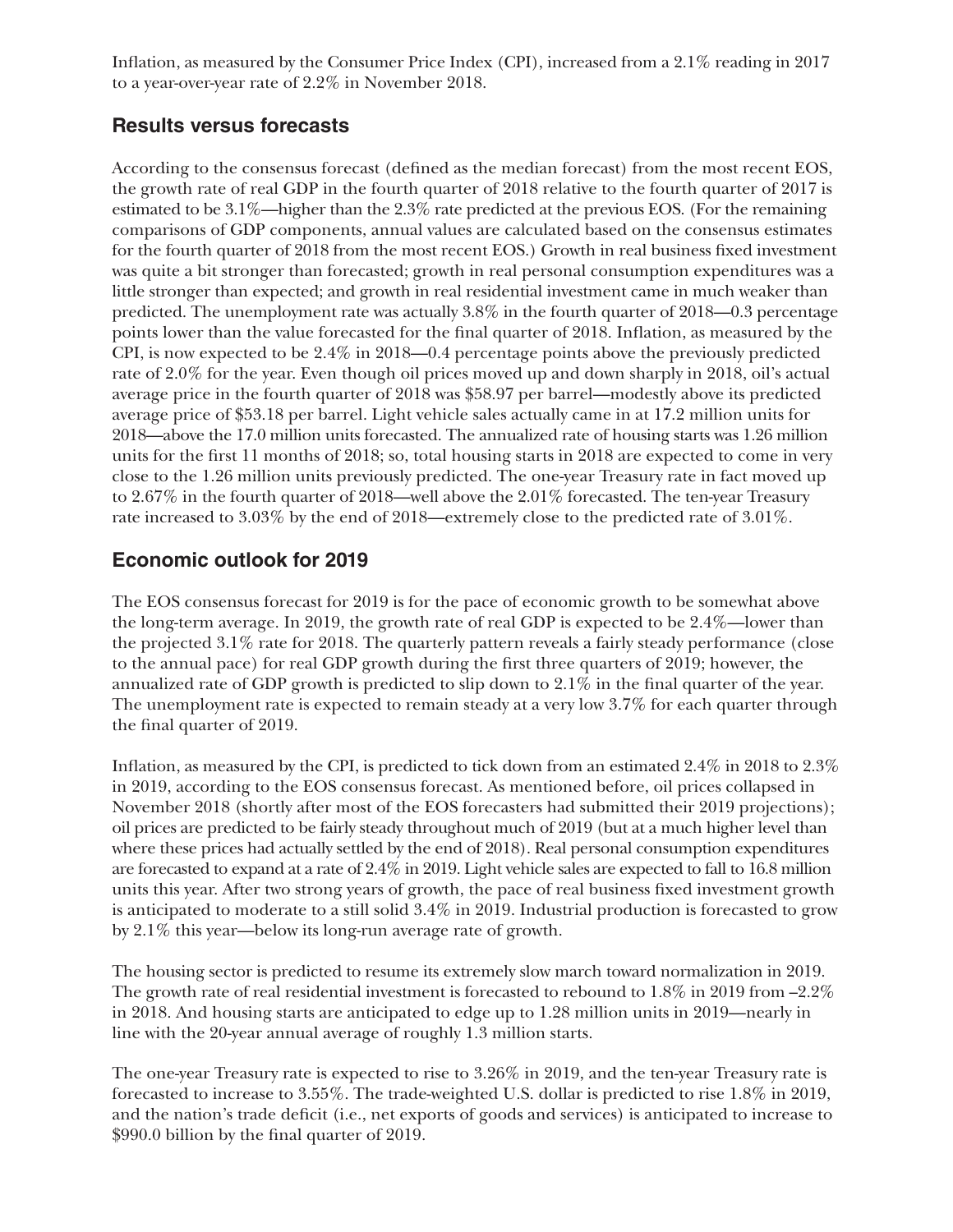#### **Consumer and banking outlook**

Carl Tannenbaum, chief economist, Northern Trust, presented his outlook for consumers and the banking sector. To start, Tannenbaum pointed out trends that bode well for U.S. consumers, which include very strong labor and financial markets, as well as moderating mortgage and credit card debt. Tannenbaum stated that it is rare to see the labor market perform this well—with the unemployment rate at a historically low 3.7% through November 2018. It's no wonder that measures of consumer confidence and sentiment remain quite high, he said. Tannenbaum then observed that while the tax cuts enacted in late 2017 have helped support consumer spending, their overall impact on GDP growth over the longer term remains unclear.

While the outlook for consumers remains positive on the whole, there are some factors that may pose risks to it, Tannenbaum noted. Even with very low unemployment, wage growth has not been as high in the current expansion as in past ones, he said. And while households generally have more savings than a decade ago and have better control of their leverage, the income distribution today is more skewed. Tannenbaum remarked that even though most people are managing their debts better than ten years ago, they are still "dramatically under-saved" for retirement. He also stated that the growing amount of student debt has been a headwind to housing and could impair consumption more generally over the near and long terms.

Turning to the banking sector, Tannenbaum commented that it is much healthier now than it was in 2007. The largest banks have better capital positions, and they have reduced their use of volatile short-term funding, replacing it with deposits. However, Tannenbaum cautioned, nonfinancial corporate debt is higher now than it was in 2007, and rising corporate debt poses a risk to financial stability.

#### **Automotive outlook**

Charles Chesbrough, senior economist, Cox Automotive, stated that high consumer confidence and low unemployment have contributed to robust vehicle sales nationwide in recent years. Increased credit availability has also been a significant factor in strong sales. But it is unclear how long these positive trends will last, he cautioned. According to Chesbrough, new light vehicle sales peaked at 17.5 million units in 2016. At the time of the most recent EOS, he said new light vehicle sales were expected to reach 17.1 million units in 2018. Partly because of rising fuel prices, plus increasing interest rates, Chesbrough said he expects new light vehicle sales to fall to 16.6 million units in 2019 and then to 16.5 million units in 2020. However, certain market events could cause these sales to drop even further, he noted. The implementation of a 10% tariff on aluminum imports from most countries in 2018 is estimated to have already increased the average price of new vehicles by 1%, Chesbrough said. Should an automotive tariff of 25% also be instituted, this could increase the average new vehicle price by \$4,000 and push down annual sales to 15 million units, he explained.

Chesbrough remarked that as new vehicle prices have risen lately, consumers have been increasingly seeking out used vehicles. Moreover, the supply of used vehicles is anticipated to increase, as 4.1 million off-lease vehicles (typically late-model, low-mileage cars in good condition) hit the market in 2019 and nearly as many roll onto dealer lots in 2020. This is another factor likely to lower new vehicle sales this year and next. According to Chesbrough, used vehicle sales are forecasted to remain at 39.5 million units in 2019 and to dip a little to 39.2 million units in 2020.

In closing, Chesbrough commented that auto dealers continue to face tough market conditions, including rising expenses and growing competition. Additionally, many dealers are concerned about how their bottom lines will be negatively affected if further auto-related tariffs are imposed.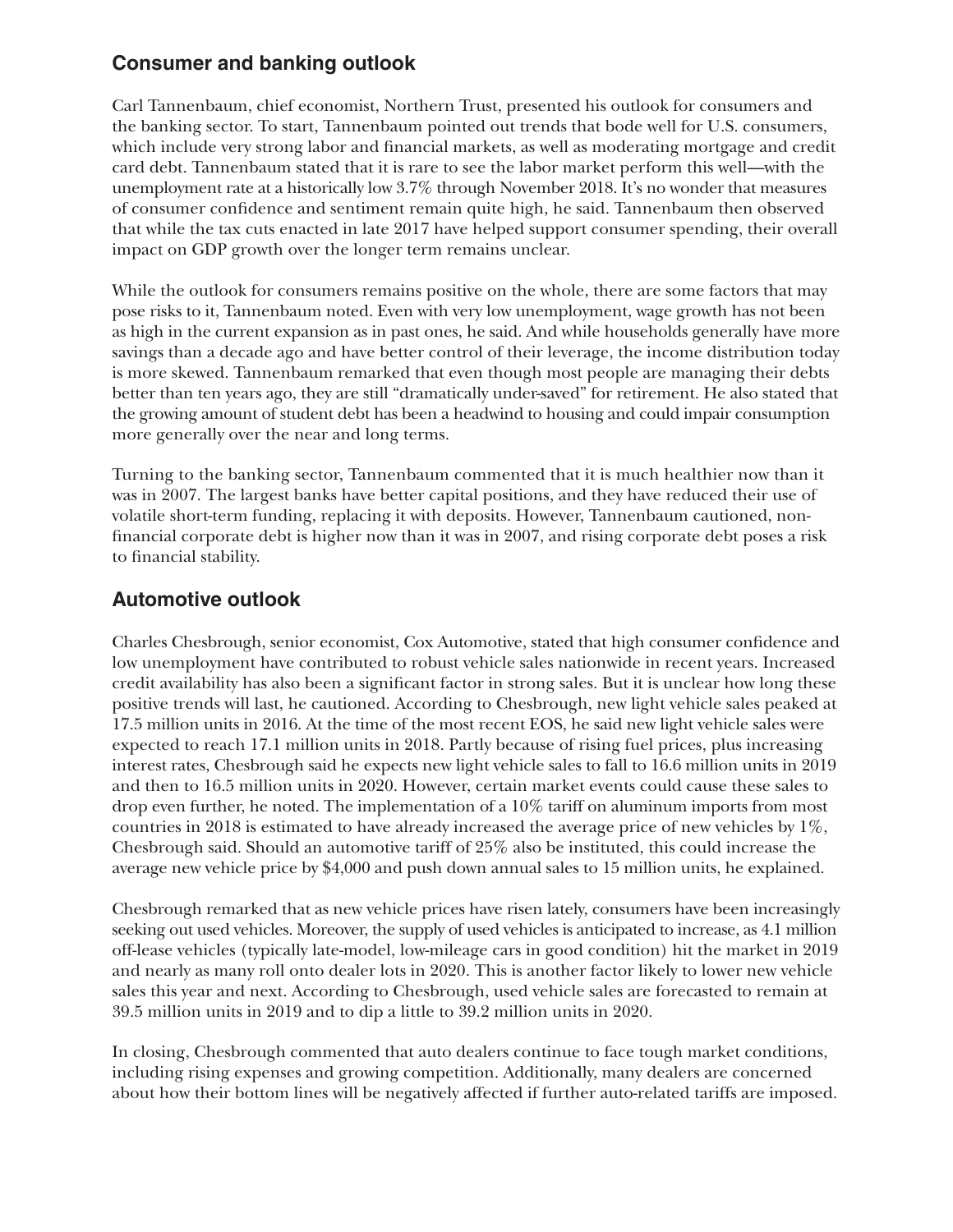#### **Steel industry outlook**

Amy Ebben, division manager, strategic marketing, ArcelorMittal USA, noted that U.S. steel consumption in 2018 increased 1–2% from 2017, reaching just over 110 million tons (the highest level since 2014). Multiple factors contributed to the modest growth in domestic steel demand. Changes in the energy industry—which uses a lot of steel for extracting and transporting oil and gas—had a positive impact on steel consumption last year, noted Ebben. For example, the number of U.S. oil and gas rigs had risen to over 1,000 by late 2018 from around 700 in early 2017 (and about 400 in mid-2016). Other contributing factors included a jump in spending on nonresidential construction (the largest final market for steel), continued strong auto demand, and a recovery in machinery demand. Moreover, industrial production performed somewhat better in 2018 than in 2017. Shipments and inventories of steel were also up in 2018 relative to a year earlier. According to Ebben, domestic steel consumption is anticipated to grow another  $1-2\%$  in 2019, given that she projects flat or modest growth for most of the major final markets for steel. While steel demand continues to improve, it remains below pre-recessionary levels, she said. The top downside risks to her outlook for domestic steel demand are trade tensions, higher inflation, and rising interest rates, she noted. These all have the potential to adversely affect manufacturing output and consumer demand, which in turn would hurt steel consumption.

As part of her presentation, Ebben discussed the new U.S. tariffs on steel imports put into place in March 2018. Most countries (including Canada and Mexico) currently face a 25% duty on their steel shipments to the U.S. Since the tariffs were implemented, steel imports have declined slightly and idled domestic steel operations have been restarted, said Ebben. Meanwhile, steel exports have also declined as retaliatory tariffs have come into effect. Steel prices had surged just after the tariffs were instituted, but since the summer, they have been drifting lower, she observed. Ebben noted that the full effects of the new trade policy have yet to be determined.

According to Ebben, global steel consumption in 2019 is projected to increase a modest 1.4% from 2018, to 1.68 billion metric tons. Reduced demand for steel from Asia and Oceania is the primary factor behind the expected slowdown in global steel consumption growth, which was around 4% in 2018.

#### **Heavy machinery outlook**

Laura Speake, regional chief economist, Caterpillar, presented a fairly positive outlook for the heavy machinery industry. Speake began by noting that when global real GDP growth is greater than 2.5%, heavy machinery sales typically improve. According to the forecasts from Bloomberg that Speake cited, the growth rate of world real GDP is expected to be 3.6% in 2019, slightly lower than the 3.8% rate in 2018. Heavy machinery sales in markets across the globe have been moving up since 2016, and Speake indicated she expects this trend to continue into 2019.

Speake said that the U.S. heavy machinery industry has some upside in 2019 mainly on account of the positive trends seen in the construction sector. U.S. housing starts and permits have continued to rise over the past few years (though perhaps not as quickly as expected given generally solid economic conditions), she stated. Housing starts are projected to grow 3.1% in 2019, according to Speake. Notably, U.S. construction employment was up by 4.7% on a year-over-year basis in October 2018—much higher than the 1.7% growth rate for total employment. The National Association of Realtors' Housing Affordability Index has been moving lower of late, but it remains well above 100, which suggests that conditions remain favorable for home purchases. Indeed, even though mortgage rates having been inching up, house prices have been moderating, helping to keep homebuying affordable in most markets except some out West. Speake said that she expected spending on infrastructure improvements to grow in the future; however, even if a federal infrastructure bill were to be passed soon, its effects would not be observable until 2021 or 2022.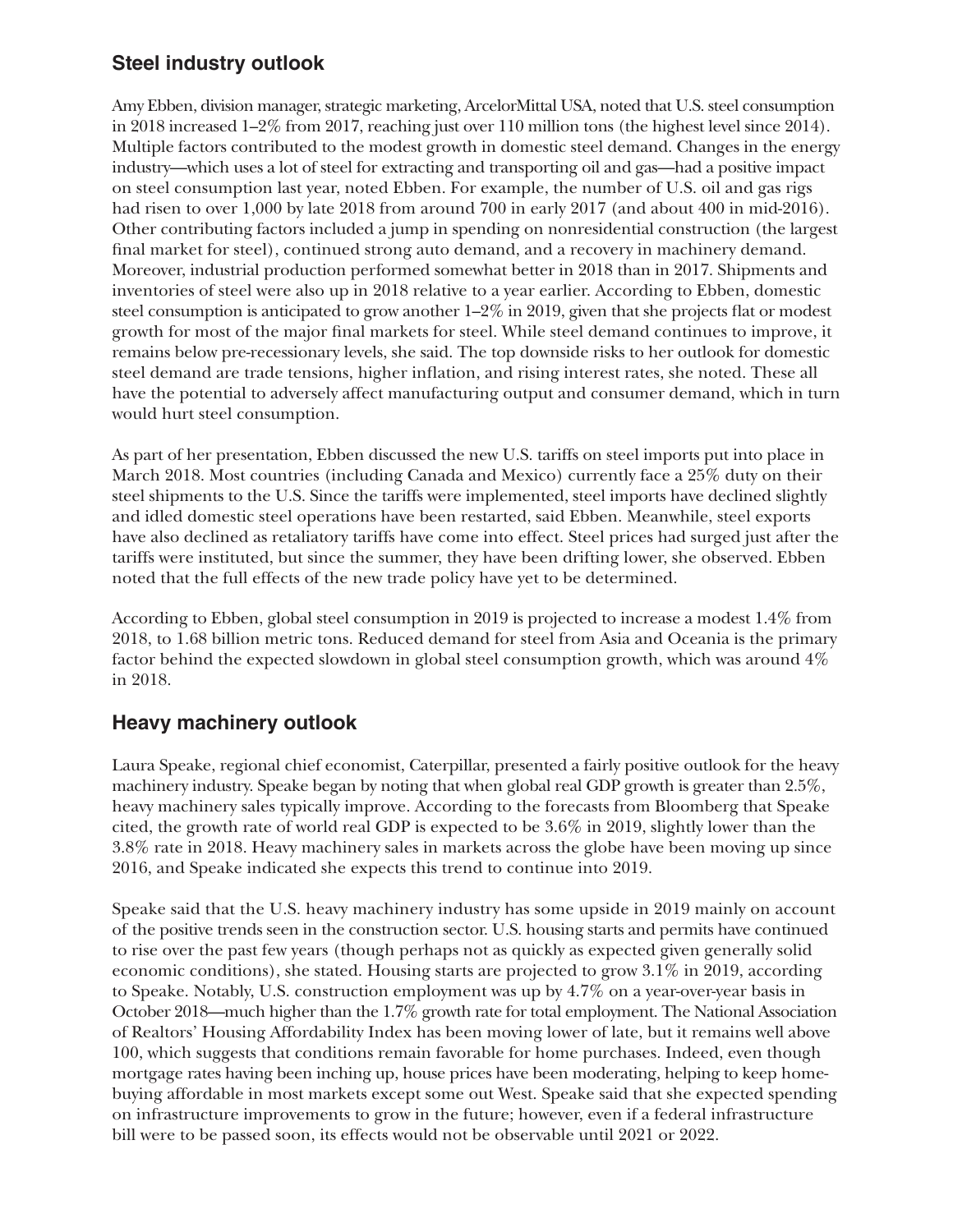Speake noted that the U.S. oil and gas industry's output has been on the rise since 2016. She said she expects domestic production of oil and gas to continue to grow in the coming years. Moreover, she remarked that she does not anticipate an oil price collapse due to global overproduction (unlike the situation in 2014–16). This all bodes well for future heavy machinery sales, she indicated. Unlike U.S. oil and gas production, domestic mining production is weakening, so heavy machinery sales won't be helped much by the mining sector. Yet solid U.S. economic fundamentals—plus strong global real GDP growth—are expected to remain supportive of heavy machinery purchases, she said.

#### **Global economic risks**

Tony Nash, CEO and founder, Complete Intelligence, spoke about what in his view are the top risks to global economic growth. His presentation focused on the slowdown of the Chinese economy and the increasing strength of the U.S. dollar. In particular, global trade dynamics may be affected by both China's slowing GDP growth and the U.S. dollar's dominance, considering that China is currently the world's largest trading nation and the rising strength of the U.S. dollar impacts demand for U.S. exports and the supply of imports.

Nash discussed some of the structural changes to China's economy that have increased uncertainty about its growth. China is the top trading partner for the U.S., but trade tensions between the two nations have intensified over the past year. Nash argued that China's economic growth depends more on exports than that of the U.S., and as such, it may have more to lose. According to Nash, China is now experiencing weakened foreign demand for its goods and its manufacturers have had to reduce production—even to the point of temporarily shuttering entire factories. Also, China's economy is losing steam because of rising government and consumer debt levels, plus slowing domestic infrastructure spending, said Nash. Moreover, Nash contended, China's foreign infrastructure investment program—the Belt and Road Initiative<sup>1</sup>—is failing to gain solid momentum because of lack of funding from other countries and growing political tensions. Nash said his main concern regarding a Chinese economic slowdown is the negative economic effects it will have on other countries that depend heavily on Chinese demand for their goods.

Nash turned his attention to the effects of an appreciating U.S. dollar. According to Nash, the U.S. dollar's dominance can have a dramatic impact on trade and, hence, the U.S. economy's growth. A strengthening dollar makes U.S.-made goods more expensive to foreign customers, thus reducing the demand for such goods and lowering the growth of exports. It also hurts the value of international sales for U.S. firms. Additionally, while a rising dollar can increase the demand for foreign-made goods in the U.S., it can still be detrimental to emerging market economies (e.g., Brazil) as investors retreat from them in favor of putting their capital to work in the U.S. Finally, historically, there's been an inverse correlation between the value of the U.S. dollar and commodities prices. Nash observed that prices for gold and silver, for instance, were falling on the strength of the U.S. dollar (and weakness in emerging markets). Nash said that the U.S. dollar is predicted to continue to rise against most major currencies this year, so commodities prices are expected to move lower in 2019.

### **Conclusion**

In 2018, the U.S. economy expanded at a pace well above the long-term average. The economy in 2019 is forecasted to grow at a slower pace than it did in 2018, though still above the long-run trend, according to EOS participants. Business investment is predicted to moderate in 2019, while the housing sector is projected to improve this year. The unemployment rate is expected to stay low, at 3.7%, through the end of 2019, and inflation is predicted to move down slightly to 2.3%.

<sup>1</sup> Details on China's Belt and Road Initiative are available online, [https://www.economist.com/the-economist-explains/](https://www.economist.com/the-economist-explains/2017/05/14/what-is-chinas-belt-and-road-initiative) [2017/05/14/what-is-chinas-belt-and-road-initiative](https://www.economist.com/the-economist-explains/2017/05/14/what-is-chinas-belt-and-road-initiative).